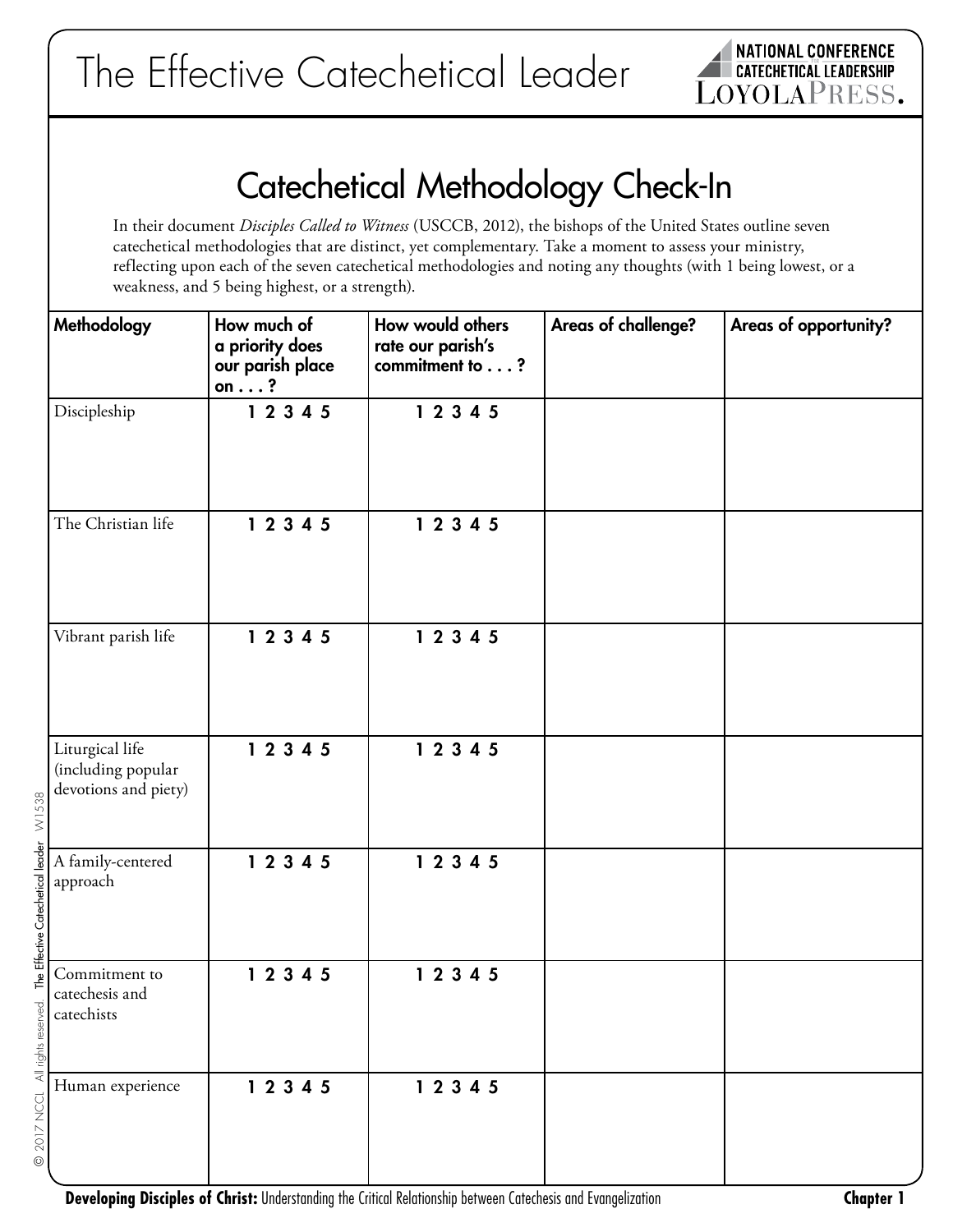

# New Ardor, New Methods, New Expressions

It has been said that the seven most dangerous words in ministry are *We have always done it that way!* Fueling a new ardor for the gospel and employing new methods and expressions is vital if we are to bring alive the Person of Jesus.

Examine your ministry and each of the following areas in turn. Reflect upon the questions, and note your thoughts.

## Let's Get Practical!

#### **New Ardor: Your Catechist In-Service**

A good way to build enthusiasm and ardor for any aspect of your catechetical program is a catechist in-service. In what ways can this event be used to inflame the hearts of all your catechists?

| . .     |  |
|---------|--|
| Λ<br>٠. |  |
| 3.      |  |
|         |  |

### **New Methods: Technology**

Social media contin  $\omega$  o be the means through which young people like to communicate. Being prudent with safety, in what ways can I harness technology to bridge the gap between my parish catechetical program and young people's experience?

| ٠. |  |
|----|--|
| 2. |  |
| 3. |  |

### **New Expressions: The Environment**

Young people today have a strong concern for the environment and ecology. In what ways can the parish catechetical program speak to this interest and express itself in a new way?

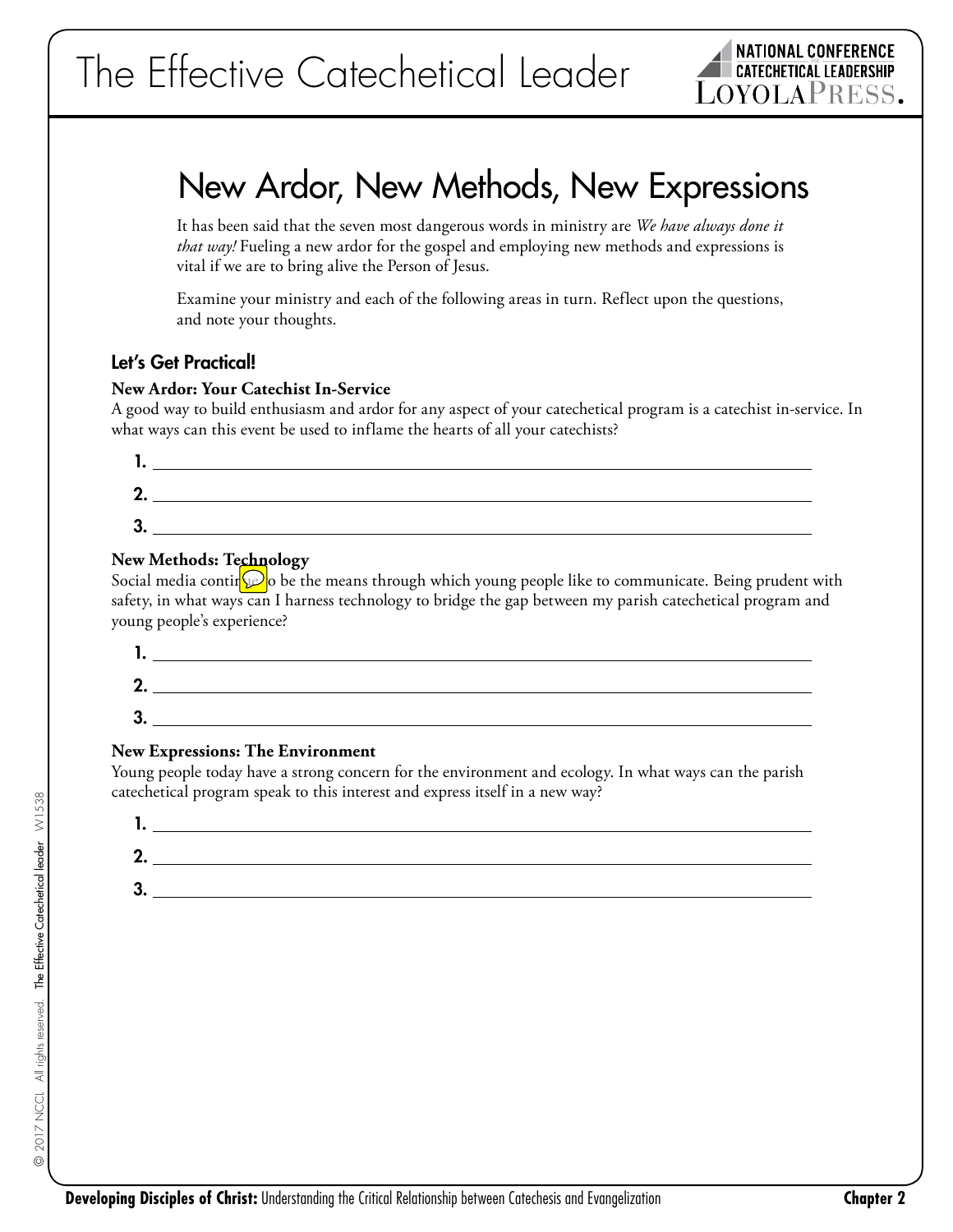

# The Kerygma Experience

The following template, based on the five movements of the kerygma, can be adapted for any faith-formation experience and can vary in length and depth.

## Movement 1: God is love and has created me for relationship with him.

- Scripture: Genesis 1:27–31
- Image: *The Creation of Adam* by Michelangelo
- Music Suggestions: "Our God Reigns," "How Great Thou Art"
- Prayer: The Our Father

#### **Suggested Reflection**

Remember a day when you were flooded with happiness . . . the day you graduated, the day you got your first job, the day you fell in love, the day you got married, the day you held your first child. . . . Remember the day . . . the day you realized that none of this was enough. The day you realized that you wanted more . . . more from life. We are made to love and to be loved. We hunger for acceptance, we hunger for genuine relationship, and we hunger for a love that is eternal. This desire for God is written into our hearts. Only in God do we find the love and happiness that we are all searching for. We are created by God, for God. Our hearts are restless until they rest in you, O God.

#### **Reflection Questions**

- Do you struggle with belief in God? Why or why not?
- When you think about love, what do you hunger for most? Who in your life has given you an experience of unconditional love?

## Movement 2: I have broken my relationship with God by my sin.

- Scripture: John 1:7–9
- Image: *The Return of the Prodigal Son* by Rembrandt
- Music Suggestions: "Hosea," "Lord Have Mercy," "Kyrie"
- Prayer: The Confiteor

#### **Suggested Reflection**

Relationships sometimes become broken. Refusing to admit any wrongdoing and refusing to apologize can break relationships, seemingly beyond repair. Our relationship with God can become broken too. It can be broken by sin. A sin is any choice that goes against God's love. Sin is how we say no to God. Sin damages our relationships with God and other people, leaving a trail of destruction and sorrow in its wake. We hurt ourselves, we hurt those we love, and we damage our relationship with God. And yet God sent his Son, Jesus Christ, into the world to give back to you—to us—an even more beautiful life, an eternal life.

#### **Reflection Questions**

- What name can you give to the restlessness in your heart? What ache and hurt do you want to be free of?
- What is the one thing you want to let go of in order to be truly happy?

## Movement 3: Jesus restores my relationship with God through his life, death, and resurrection.

- Scripture: Acts 2:22–24, 32–33
- Image: Any image of Jesus on the cross
- Music Suggestions: "Were You There?"
- Prayer: The Creed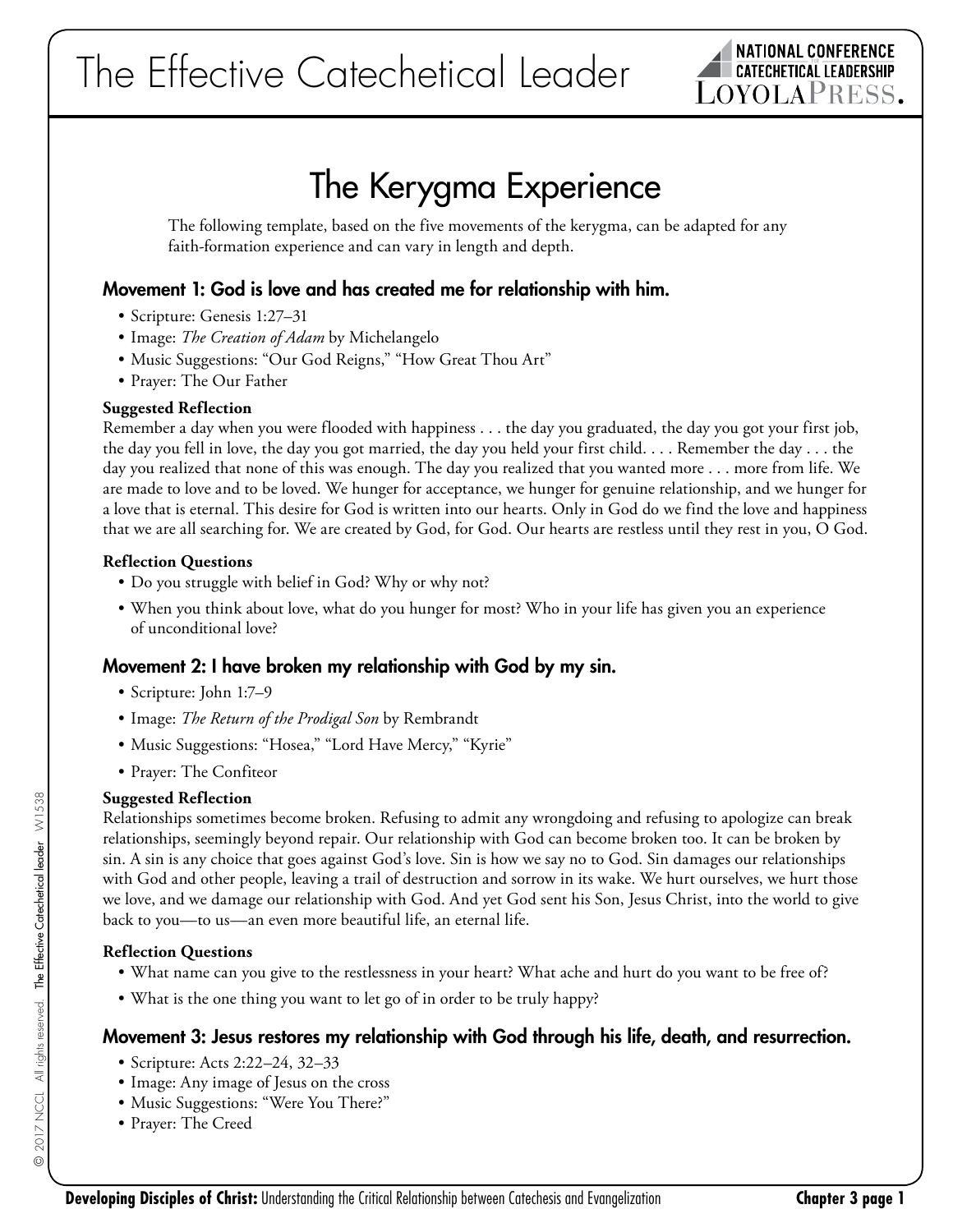

#### **Suggested Reflection**

Broken, beaten, spit upon, despised, taunted, battered, whipped, tortured, mocked, crucified. Died. Buried and rose again. All to bring you to new life. Jesus died so that you may live. He wants your whole heart. Not just a small piece of you, but all of you. He loves you and wants to be in close relationship with you.

#### **Reflection Questions**

- Place yourself at the scene of Christ's death. What are you seeing?
- What are you hearing? Who is standing beside you?
- What are you feeling as you watch Jesus die in front of you?

## Movement 4: Jesus invites me to trust him, to turn from sin and give my life to him.

- Scripture: 1 Corinthians 15:1–14
- Image: An image of Jesus with the disciples or with other people, or an image of an outstretched hand
- Music Suggestions: "Hosea," "Suscipe"
- Prayer: The Suscipe of St. Ignatius of Loyola

#### **Suggested Reflection**

Imagine that while you are out walking, you stumble into quicksand. At first you try to pull yourself out, but the more you struggle to free yourself, the quicker and deeper you sink. What do you need right at that moment? You need someone to save you! You need a person who grabs you by the hand and pulls you out of the quicksand. God's answer to your struggle in the quicksand we call *sin* is Jesus Christ. As our Lord and Savior, Jesus Christ intervenes for each one of us to save us from sin. He died for you and lives for you. He wants you to give your entire life to him.

#### **Reflection Questions**

- Have I handed my entire life over to Jesus? What areas of my life have I handed over? What areas have I not handed over? Why?
- What does my life look like today after handing parts of it over to Jesus?

# Movement 5: Jesus has poured the Holy Spirit into my heart to bring me to new life in his church and sends his church on mission so that others can experience new life.

- Scripture: Acts 2:1–21
- Image: An image of the Holy Spirit or Pentecost
- Music Suggestions: "Come Holy Spirit," "Holy Spirit, You Are Welcome Here"
- Prayer: Prayer to the Holy Spirit

### **Suggested Reflection**

The Holy Spirit remains with us, his disciples, and gives us the gifts we need to live a new life in Christ: faith, hope, and love. One cannot believe in Jesus Christ without sharing in his Spirit. It is the Holy Spirit who reveals to us who Jesus is. No one can say, "Jesus is Lord" except by the Holy Spirit. In that love we are called to proclaim the Good News to all of creation—making disciples everywhere.

### **Reflection Questions**

- When I pray, which Person of the Trinity (Father, Son, or Holy Spirit) do I pray to?
- How do I share the Good News with others?
- In what ways do I have a sense that the Holy Spirit is calling me to share my story and share in the church's mission?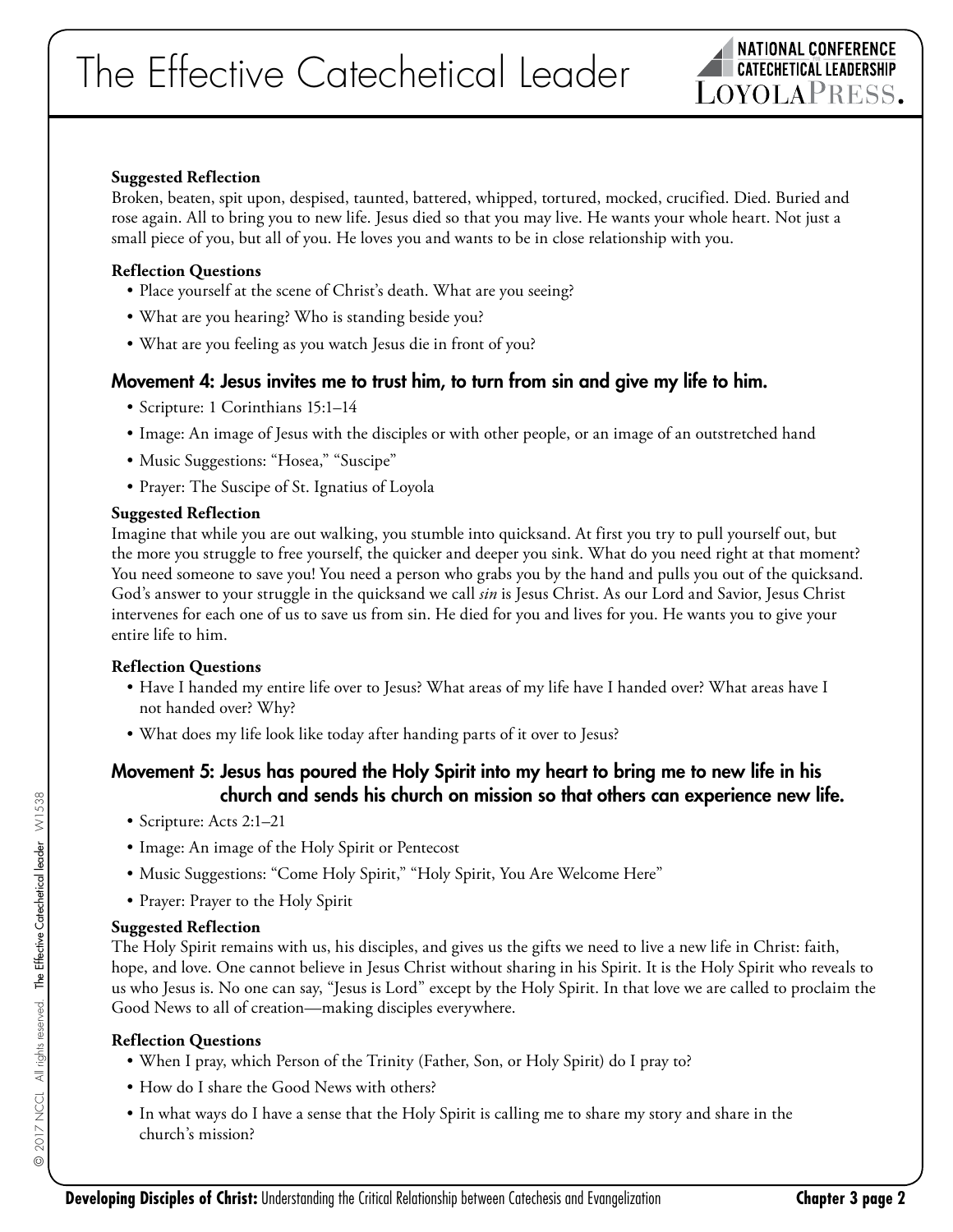# The Seven Signs of an Evangelizing Community

In the document *Evangelii Gaudium* (The Joy of the Gospel), Pope Francis outlines seven principles of an evangelizing community. This printable is adapted from paragraphs 24–33 of that document. It is intended to help you to reflect upon your ministry's evangelizing efforts and how they might be strengthened.

# An Evangelizing Ministry . . .

### 1. Knows that the Lord has taken the first step in the evangelization process. (EG #24)

#### **Questions for Reflection**

- How do I show that I believe the Lord has taken the initiative in loving us?
- Does my ministry foster a community of mercy? How is this expressed?
- How can I "kneel" before the people I serve and become truly involved in their lives?

#### 2. Is a supportive, action-oriented community that patiently responds to people's real needs. (EG #24)

### **Questions for Reflection**

- In what ways is my ministry supportive and actionoriented?
- How do we address the real needs and struggles of the people in our community?

# 3. Bears fruit. (EG #24)

## **Questions for Reflection**

- Are the people involved in my parish's catechetical ministry growing? Is the ministry growing? What are the fruits of our labor?
- Where are the "weeds" in our parish catechetical program? How can we address them?
- What are the fruits of new life in the catechetical program in my parish?

# 4. Is marked by deep joy and rejoicing. (EG #24)

## **Questions for Reflection**

- Would a visitor consider my catechetical program joyful?
- How do I celebrate the small victories of our parish catechetical program?
- Are joyful worship and prayer at the heart of our parish catechetical ministry? If not, why?

## 5. Is marked by flexibility and frequent contact with its members. (EG #28)

## **Questions for Reflection**

- Would those not currently participating in faith formation consider us to be inflexible, out of touch, or self-absorbed? If so, why?
- What checks and balances are in place to ensure that my ministry continually strives to welcome all?
- Do the same people make up all my committees/ councils/groups? In what ways is this a problem? How can this be solved?

# 6. Fosters a Spirit-filled environment where members are trained to be evangelizers. (EG #28)

### **Questions for Reflection**

- What steps are involved in moving people from being complacent consumers of religion to being active disciples in ministry?
- Is the catechetical ministry in my parish characterized by missionary outreach?
- What ministries have the potential to become catalysts of missionary outreach?

## 7. Is bold and creative in assessing how it operates and conducts itself. (EG #33)

### **Questions for Reflection**

- How often do I resort to a "We have always done it this way" mentality in my ministry?
- When I consider the various aspects and components of my parish catechetical ministry, what things are indicative of a complacent mentality?
- What three steps could I undertake that would be bold and creative?

 $\odot$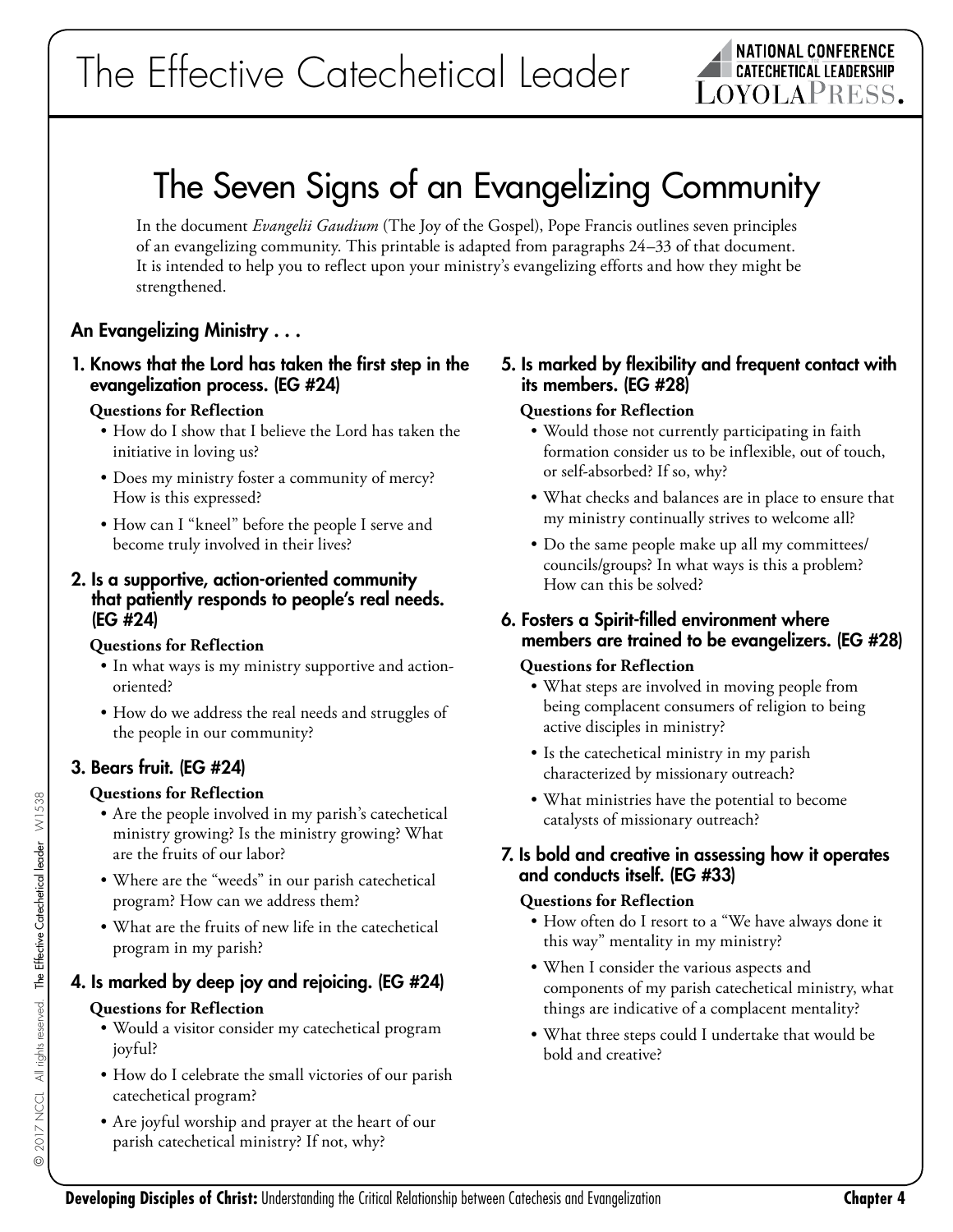# The Process of Evangelization

Here is an outline of each stage of the evangelization process, the audience for which it is intended, the methodology that is best for working with this group of people in each stage, and typical opportunities in the life of a catechetical program for engaging people in each stage.

| <b>Stage</b>                                                                    | <b>Audience</b>                                                                                                                                                                                                                                         | Methodology                                                                                                                                                          | <b>My Ministry</b>                                                                                                                 |
|---------------------------------------------------------------------------------|---------------------------------------------------------------------------------------------------------------------------------------------------------------------------------------------------------------------------------------------------------|----------------------------------------------------------------------------------------------------------------------------------------------------------------------|------------------------------------------------------------------------------------------------------------------------------------|
| 1. Pre-Evangelization                                                           | Nonbelievers<br>Those indifferent to the gospel<br>Those who follow other<br>religions<br>Children of believers<br>Those who live on the margins<br>of Christian life<br>Seekers/inquirers                                                              | Relationship building /<br>friendship<br>Building on human needs such<br>as love, security, and acceptance                                                           | Registration<br>Parent nights<br>Sacramental preparation<br>Catechetical Sunday<br>Prospective classroom aides or<br>hall monitors |
| 2. Initial Proclamation or<br>Missionary Preaching                              | Nonbelievers<br>Those indifferent to the gospel<br>Those who follow other<br>religions<br>Children of believers<br>Those who live on the margins<br>of Christian life<br>Seekers/inquirers                                                              | Kerygmatic proclamation<br>Storytelling<br>Focusing on the person of Jesus<br>Christ                                                                                 | Parent nights<br>Sacramental preparation<br>Retreat ministry<br>One-on-one exchanges<br>Small groups                               |
| 3. Initiatory Catechesis<br>Effective Catechetical leader W1538                 | Catechumens<br>Those who are coming to the<br>Catholic faith from another<br>religion<br>Catholics who need to complete<br>their initiation<br>Catholics who are unfamiliar<br>with the teachings of the<br>church, including youth and<br>young adults | Introduction to the life of faith<br>Introduction to the liturgy<br>and the sacramental life of the<br>church<br>Introduction to the charity of<br>the people of God | Faith-formation<br>Sacramental preparation<br><b>Teaching Masses</b><br>Adult faith formation                                      |
| 4. Mystagogical or<br>Postbaptismal<br>Catechesis<br>۴e<br>All rights reserved. | <b>Baptized Christians</b>                                                                                                                                                                                                                              | Ongoing study and exploration<br>of:<br>Prayer<br>Missionary activity<br>Celebration of the sacramental<br>life                                                      | Adult faith formation for<br>· Sponsors/godparents<br>• Catechists<br>• Parents                                                    |
| 5. Permanent or<br>2017 NCCL<br><b>Continuing Catechesis</b><br>$^{\circ}$      | <b>Believers</b>                                                                                                                                                                                                                                        | Systematic presentation of the<br>truths of the faith and Christian<br>life                                                                                          | Adult faith formation for<br>· Sponsors/godparents<br>• Catechists<br>• Parents                                                    |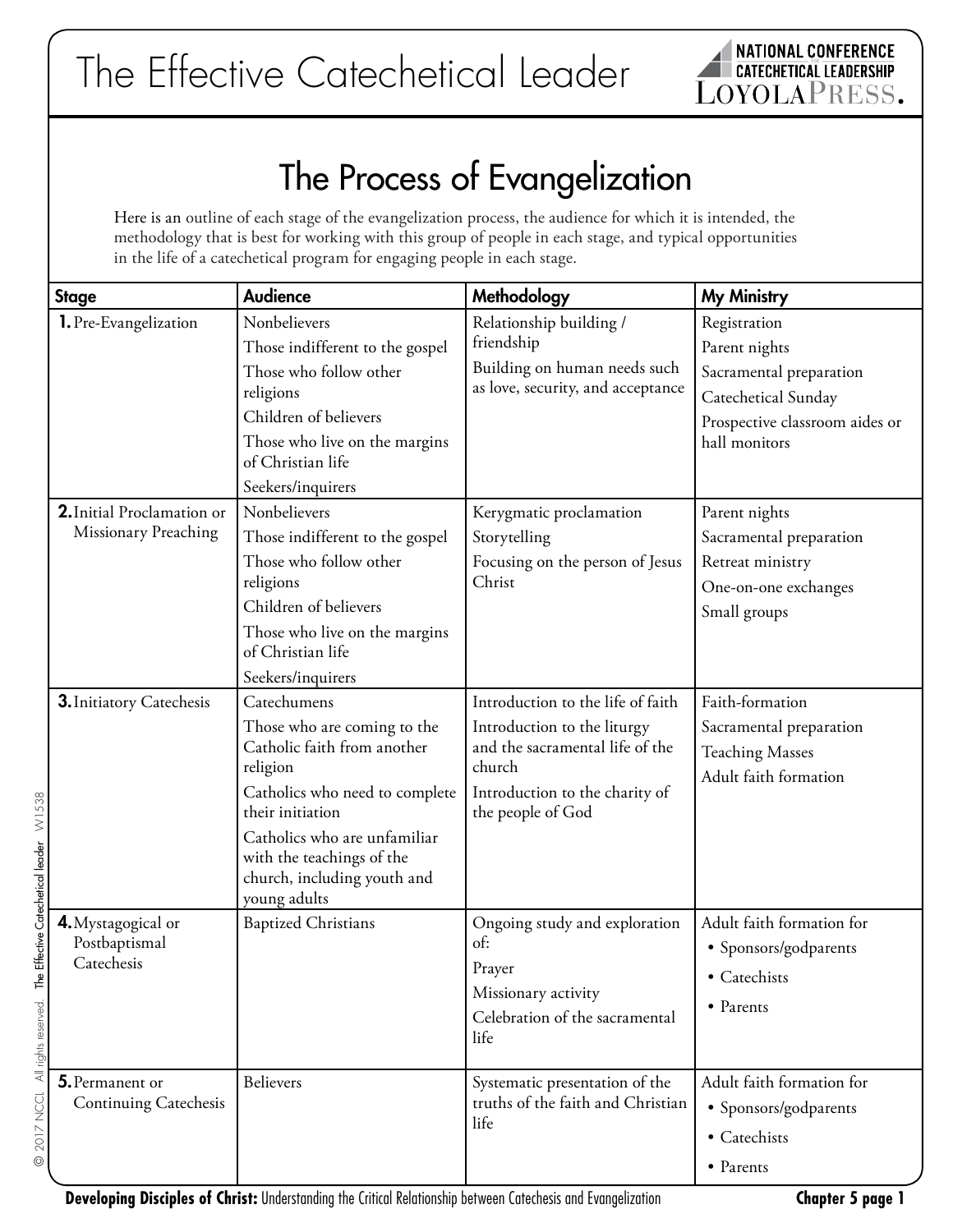

# Questions for Reflection

List three ways you can reach out to people in the pre-evangelization stage of the process.

| $\mathcal{L}=\frac{1}{\sqrt{2\pi}}\left(\frac{1}{\sqrt{2\pi}}\right)^{2\sqrt{2}}\left(\frac{1}{\sqrt{2\pi}}\right)^{2\sqrt{2}}\left(\frac{1}{\sqrt{2\pi}}\right)^{2\sqrt{2}}\left(\frac{1}{\sqrt{2\pi}}\right)^{2\sqrt{2}}\left(\frac{1}{\sqrt{2\pi}}\right)^{2\sqrt{2}}\left(\frac{1}{\sqrt{2\pi}}\right)^{2\sqrt{2}}\left(\frac{1}{\sqrt{2\pi}}\right)^{2\sqrt{2}}\left(\frac{1}{\sqrt{2\pi}}\right)^{2\sqrt{2}}\left(\frac{1}{\sqrt{$ |
|------------------------------------------------------------------------------------------------------------------------------------------------------------------------------------------------------------------------------------------------------------------------------------------------------------------------------------------------------------------------------------------------------------------------------------------|
|                                                                                                                                                                                                                                                                                                                                                                                                                                          |
| How has initial proclamation or missionary preaching been incorporated into my faith-formation program?                                                                                                                                                                                                                                                                                                                                  |
|                                                                                                                                                                                                                                                                                                                                                                                                                                          |
| <u> 1989 - Johann Johann Stoff, deutscher Stoffen und der Stoffen und der Stoffen und der Stoffen und der Stoffen</u>                                                                                                                                                                                                                                                                                                                    |

How has our faith-formation program made provisions for classes that combine young people who need initial catechesis with those who need more advanced catechesis?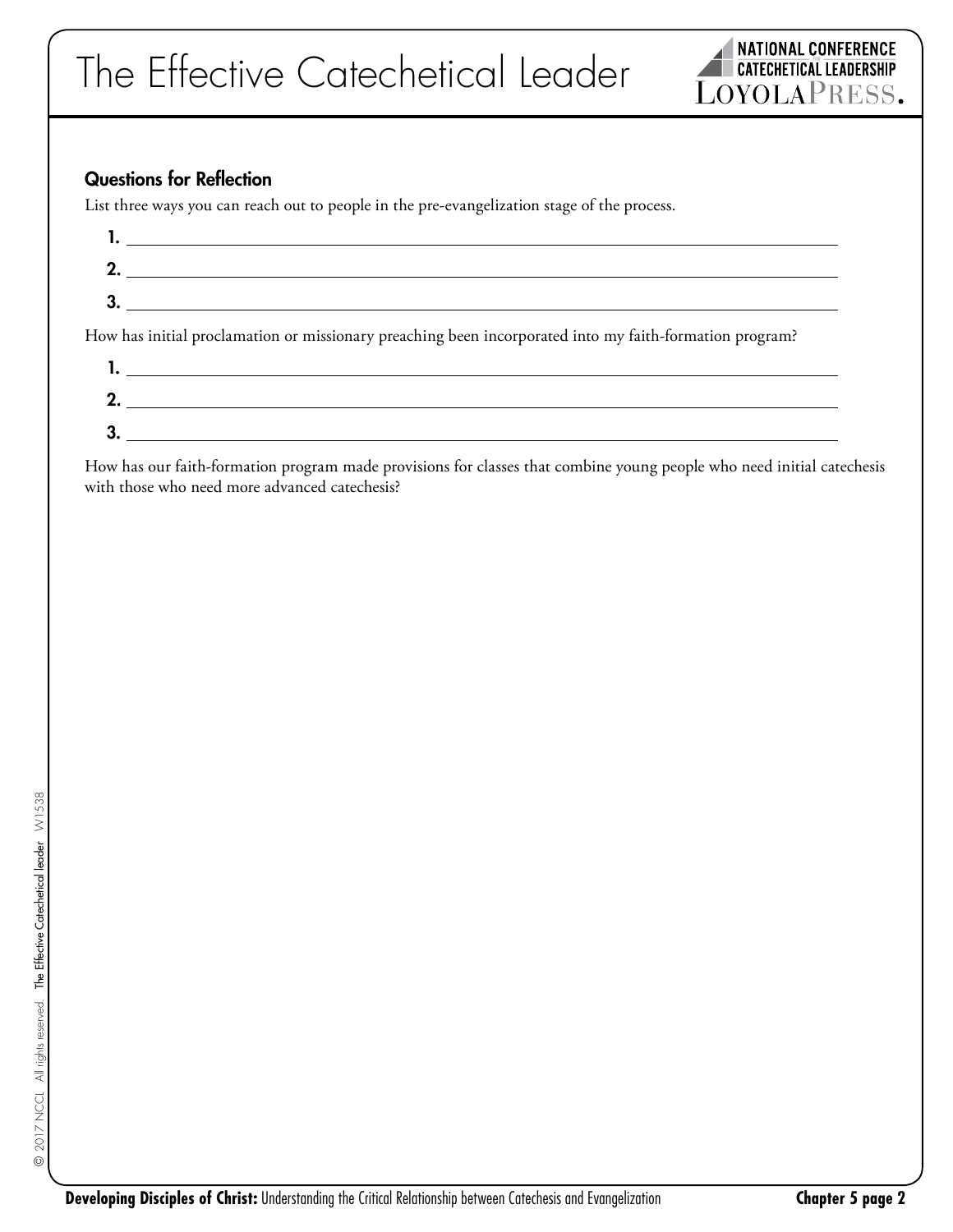

# Addressing the Six Tasks of Catechesis with Children

In his book *A Well-Built Faith* (Loyola Press, 2008), Joe Paprocki uses the acronym *HELP* to talk about the four pillars of our faith and the corresponding four sections of the *Catechism of the Catholic Church*.

| Pillars                     | Section of the CCC     |
|-----------------------------|------------------------|
| <b>Hold on to our faith</b> | Creed                  |
| <b>Express our faith</b>    | Liturgy and Sacraments |
| Live our faith              | Moral Life             |
| <b>P</b> ray our faith      | Prayer                 |

Adding *ME* to this acronym gives us two additional tasks of catechesis:

**M**entor our faith: form apprenticeships in Christian living

Evangelize our faith: promote a missionary spirit

## 1. Hold On to Our faith: Creed

Contextualize the Creed for younger children by speaking to them about the apostles. Encourage them to "spiritually adopt" one of the apostles and find out more about that person. The Creed contains lot of information and can be challenging to memorize, so using an activity can help. Try cutting the Creed into strips to form puzzle pieces, then give each child a bag with a set of puzzle pieces and have him or her try to put the pieces in order. Make it engaging!

# 2. Express Our Faith: Liturgy and Sacraments

Many children and youth find a church space interesting even if they can't understand all the architectural details. Take them to the church often, beginning or ending your session with prayer. Conduct a "church search" or a walk through the Mass just for them. If your parish has stained-glass windows, consider taking pictures of them, sharing the meaning of each window with children, and inviting children to draw and color their own versions of the windows. Teach older children the symbols and metaphors used by the artist so that they can learn to "read" stained-glass windows. Consider a field trip to a neighboring church to discover similarities and differences between windows.

# 3. Live Our Faith: Moral Life

Contextualize the moral virtues by referencing specific stories and people in the Bible. Here are some ideas:

| <b>Virtues</b>                                 | <b>Scripture</b>                      |
|------------------------------------------------|---------------------------------------|
| Honesty, bravery, sacrifice, dedication        | Joseph (Genesis 37–50)                |
| Hospitality, joyfulness, helpfulness           | Isaac and Rebekah (Genesis 24)        |
| Loyalty, friendship, generosity, steadfastness | The book of Ruth                      |
| Justice, charity, self-control, goodness       | The Philippian jailer (Acts 16:16–34) |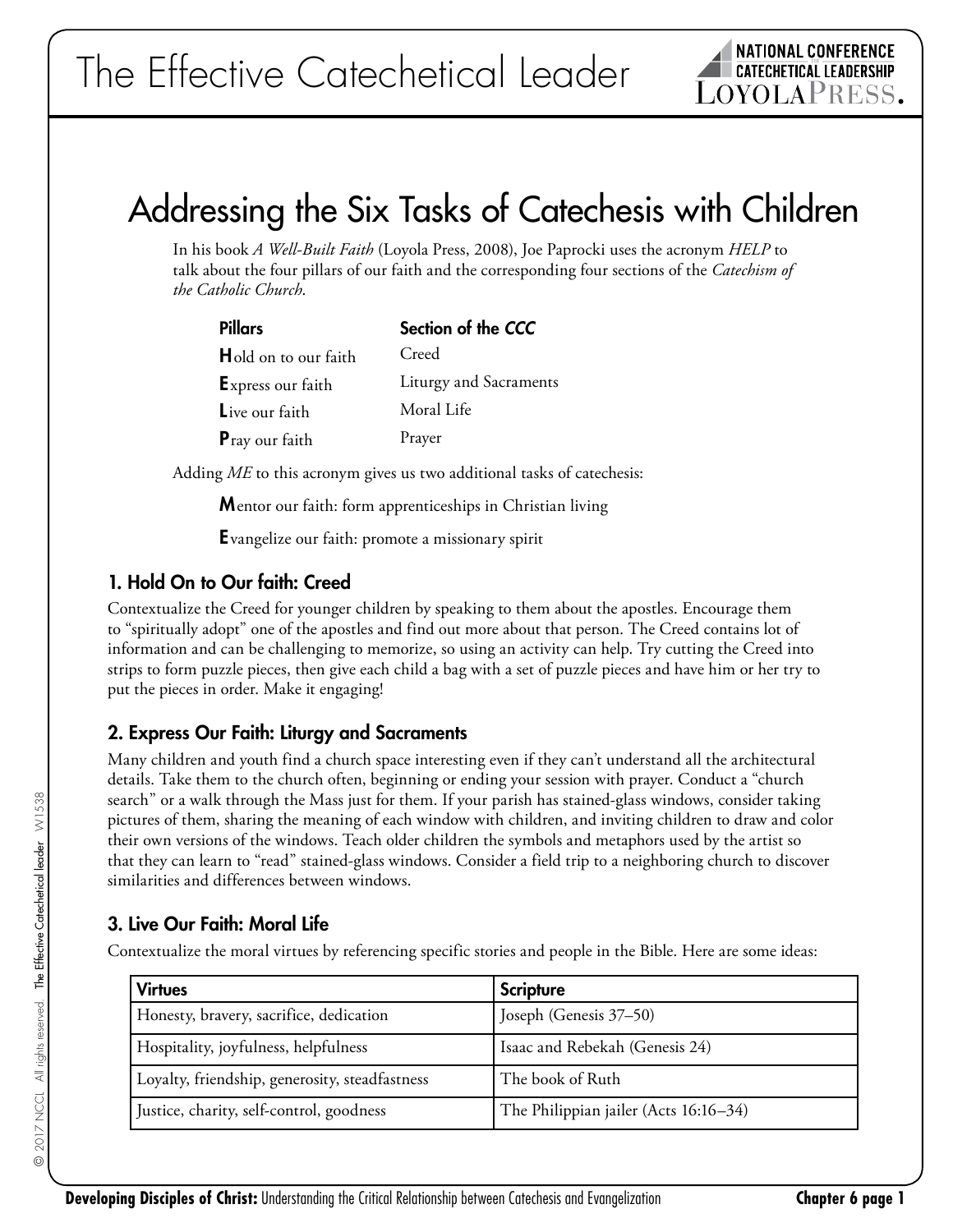# The Effective Catechetical Leader



# 4. Pray Our Faith: Prayer

Introduce children to various prayer forms. One often-overlooked prayer is from the Eastern Orthodox tradition and is called the Jesus Prayer (or the Prayer of the Heart). The Jesus Prayer is very simple: "Lord Jesus Christ, Son of God, have mercy on me, a sinner." Coupled with synchronized breathing, this powerful prayer introduces young people to Christian contemplative prayer and meditation.

# 5. Mentor Our Faith: Form Apprenticeships in Christian Living

Assign younger children a "big sister" or "big brother" prayer partner at the beginning of the year. This is especially important if there are new children who join the program in the middle of the year or are new to the parish community. Cultivate opportunities for young people to get to know one another and have time to pray together. Post a note about big sisters and big brothers on the bulletin board each month or in the parent newsletter.

# 6. Evangelize Our Faith: Promote a Missionary Spirit

If your parish has a sister parish, consider reaching out to that parish to assign pen pals. Classes can exchange information on what being Catholic is like in their respective communities. Have children write letters or organize a mission drive for families to collect supplies needed in the sister parish.

Speak of the work of the missions often. Include mission work in the prayers of the parish and ask young people to keep those who work in the missions in prayer.

For specific information on the missions and how your faith-formation program can support them, introduce catechists and children to the Missio app created by the Pontifical Mission Societies and launched by Pope Francis in 2013.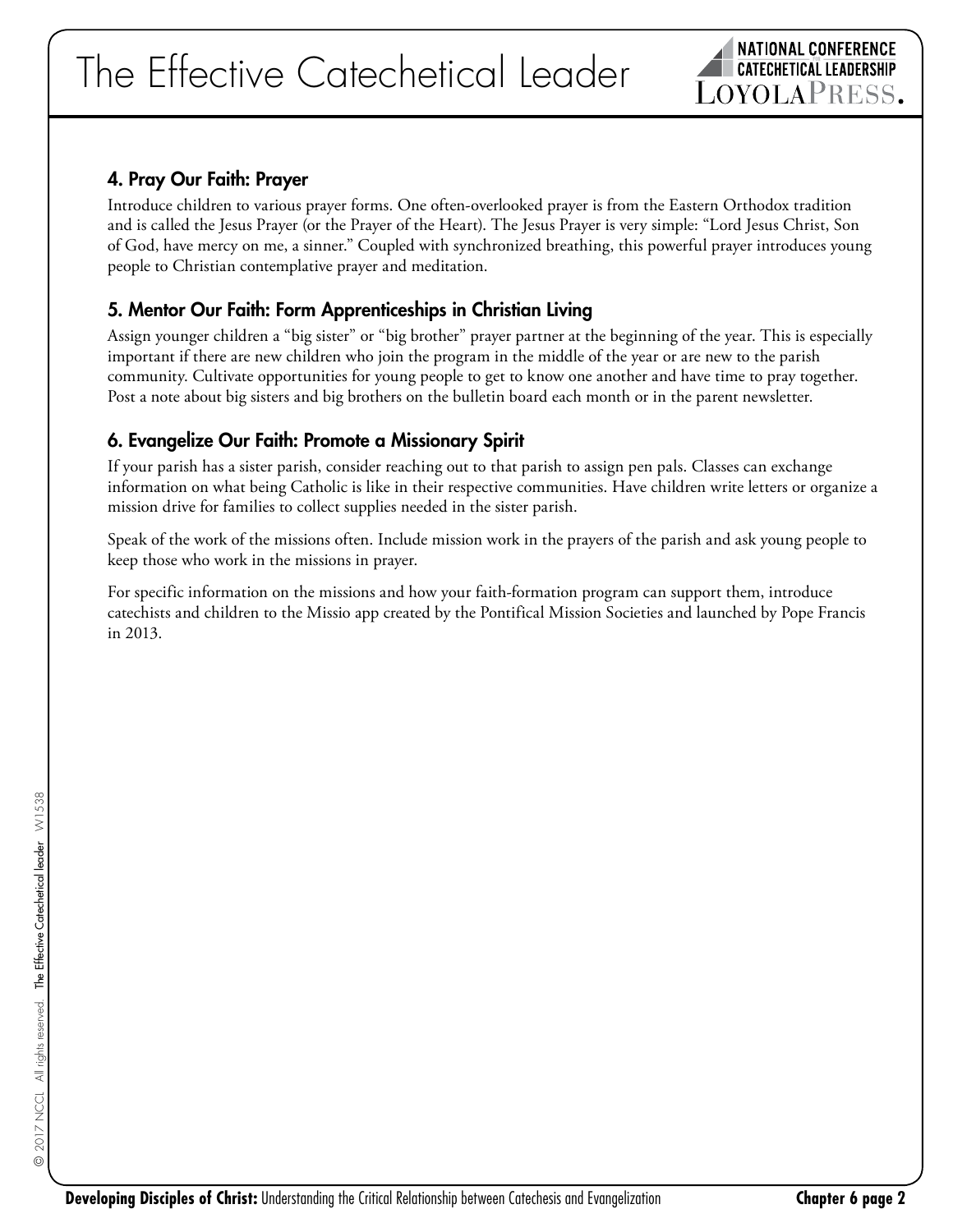

# Catechesis and the Catechumenate

Here is a helpful chart identifying the stages of the catechumenate and their respective elements and components.

| <b>Stage</b>             | Pre-Catechumenate                                                                                                 | Catechumenate                                                                   | Purification and<br>Enlightenment                                                                   | Mystagogy                                                                                                                          |
|--------------------------|-------------------------------------------------------------------------------------------------------------------|---------------------------------------------------------------------------------|-----------------------------------------------------------------------------------------------------|------------------------------------------------------------------------------------------------------------------------------------|
| <b>Name</b>              | Inquirer                                                                                                          | Catechumen                                                                      | Elect                                                                                               | Neophyte                                                                                                                           |
| <b>Activity</b>          | · Initial proclamation<br>• Stirrings of faith and<br>repentance<br>• Practice of prayer<br>• Awareness of church | Formation in<br>• the word<br>• the community<br>• the liturgy<br>• the mission | Spiritual intensification<br>• prayer<br>• fasting<br>• almsgiving<br>· discernment<br>• reflection | Postbaptismal catechesis<br>· greater participation<br>in parish life<br>• deepening of<br>liturgical catechesis<br>· discipleship |
| Aspect of<br>the Process | Evangelization                                                                                                    | Catechesis                                                                      | Prayer and discernment                                                                              | Continual and ongoing<br>formation                                                                                                 |

## Invite, Welcome, and Include

Consider how your parish and faith-formation program might be more inviting and welcoming. Here are two ideas.

### **Welcome Desk**

Establish a welcome desk with clear and attractive signage in a visible area. Invite friendly, knowledgeable, and engaging parishioners to staff the desk before and after weekend Masses. Provide desk staff with simple training in basic hospitality grounded in Christ. Model scenarios in which people come by to ask for help or information. Provide language that desk staff can use to enquire how the parish can help newcomers or visitors become members of the parish. Provide basic information on the parish, Jesus, and the Catholic Church.

### **Mentors**

Assign and pair new members and families with appropriate mentors who will take the time to follow up and build relationships. Don't let the process end with a parish registration card. Instead, personally and continually invite new parishioners to faith-formation opportunities at the parish. Peer companions for young people in religious education can make all the difference in modeling what a lived faith looks like.

### **Questions for Reflection**

- 1. How might your faith-formation program include a consistent, welcoming presence for new families or children?
- 2. Do you match children or families with a mentor? How might you incorporate mentoring in your ministry?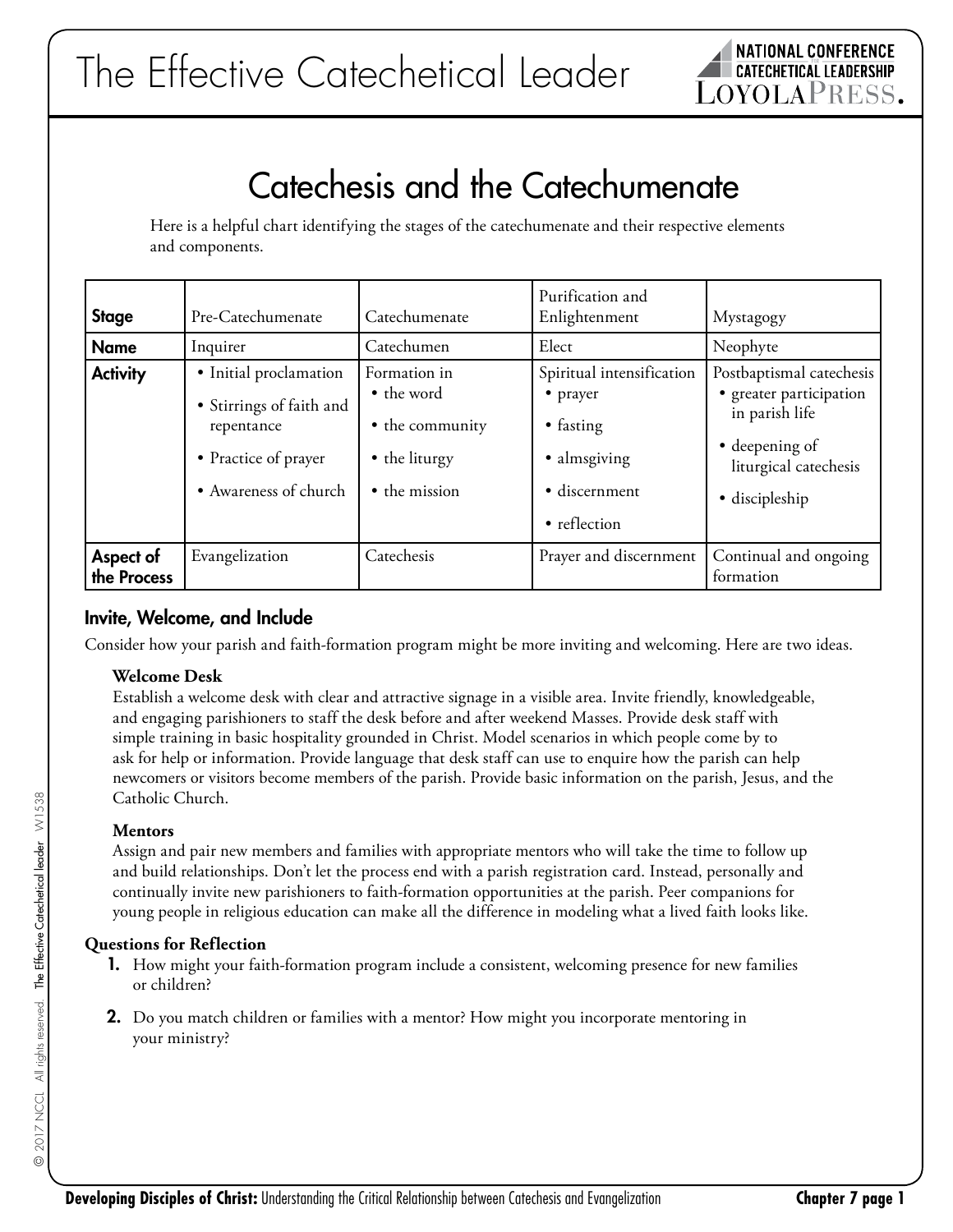List three ways that your program can be more inviting and welcoming.



#### **From "Class" to Life**

The catechumenate process takes its cues more from the world of liturgy than from the world of academia. Here are some ideas to spark your inspiration.

- Instead of referring to children as "students," consider referring to them as "apprentice disciples" or "disciples."
- Rather than holding "interviews" for confirmation candidates, consider referring to these encounters as "confirmation conversations" or "disciple dialogues."
- When assigning young people mentors, consider calling them "spiritual guides" or "spiritual mentors."
- Instead of holding "meetings" with your catechists or parents, consider referring to them as "gatherings" or even "discipleship check-ins."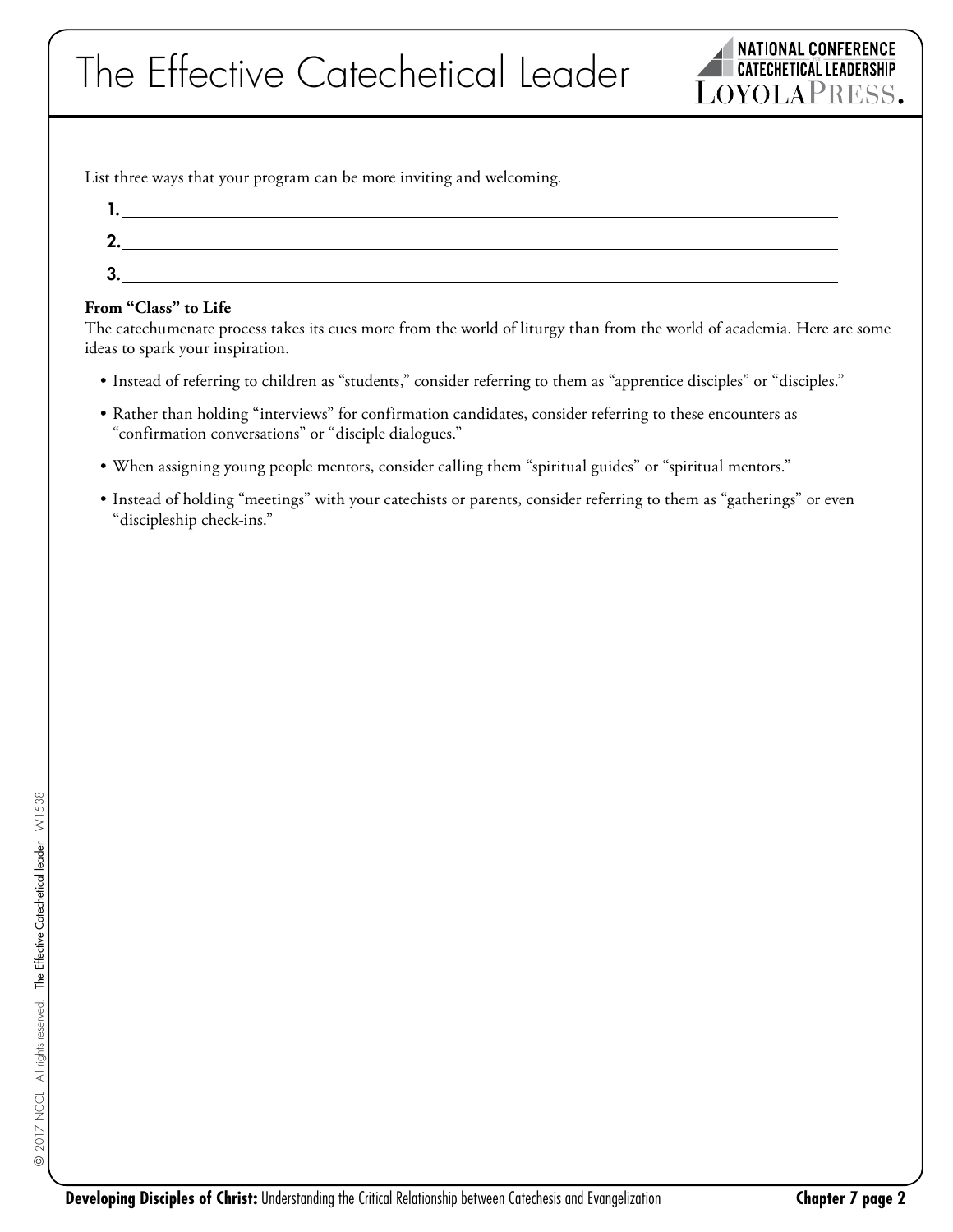

# The Principles of Adult Faith Formation

Here is an overview of the principles of adult faith formation as outlined in Our Hearts Were Burning within Us, the United States Bishops' document on adult faith formation.

# General Principles

- Adult faith formation must be planned to serve the glory of God, the building of the kingdom, and the good of the church.
- Adult learning must be oriented toward adult Christian living.
- It also must strengthen the role and mission of the family in the church and society.

# Planning Principles

- Give adult faith-formation programs the best pastoral resources and energies.
- Ensure that adult faith formation is essential and integral to the pastoral plan of the parish.
- Design adult faith-formation opportunities to serve the needs and interests of the entire faith community.

# Principles for Implementation

- Use the catechumenate model as a basis for catechesis of adults.
- Respect the different learning styles and needs of participants, treating adults as adults, respecting their experience, and actively involving them in the learning process.
- Engage adults actively in the actual life and ministry of the Christian community.

# Principles of Inculturation

- Bring the power of the gospel into the very heart of culture and cultures.
- Let the gifts of culture enrich the life of the Church.
- Involve the whole people of God in inculturating the faith.
- Allow adult faith-formation efforts to be opportunities for inculturation and service.

#### **Consider the following questions and how they can shape adult faith formation in your parish community:**

- 1. In what ways is our parish in touch with Church directives concerning the primacy of adult faith formation?
- 2. What expressions of adult faith formation are present in the parish?
- **3.** In what ways has our parish been supportive of adults as they grow in their faith?
- 4. Is adult faith formation a priority in our parish? If not, why?
- 5. What steps can we **t**ake to ensure that adult faith formation is a priority in our parish?
- 6. Identify the challenges in providing lifelong faith formation in your parish. How have these challenges impacted the efficacy of adult faith formation?
- 7. What are the needs of the adults in our community?
- **8.** How, as a parish, can we meet these needs?
- **9.** As a parish, what do we do well in the area of adult faith formation?
- **10.** How can we build upon our successes and provide additional opportunities for growth in adult faith formation?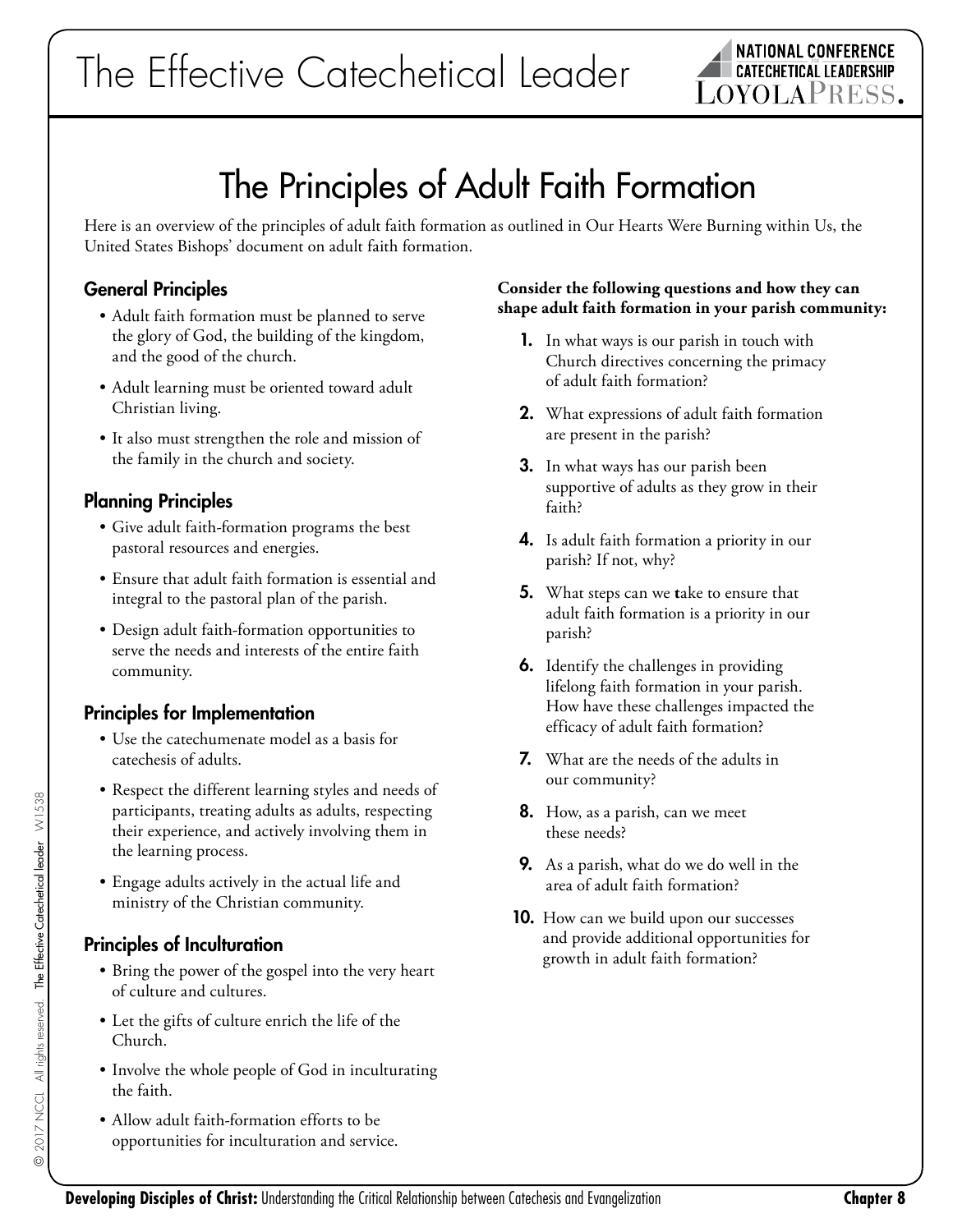# Nine Indicators of an Evangelizing Catechetical Program

Below is a checklist of nine indicators that your catechetical program has an evangelizing focus. Take a moment to assess your faith-formation program in light of evangelization.

| <b>Indicator</b>                                                                                   | <b>Always</b> | <b>Sometimes</b> | <b>Rarely</b> | <b>Never</b> |
|----------------------------------------------------------------------------------------------------|---------------|------------------|---------------|--------------|
| 1. Is the kerygma proclaimed?                                                                      |               |                  |               |              |
| 2. Is prayer-particularly intercessory prayer-at<br>the heart of the process?                      |               |                  |               |              |
| 3. Would outsiders feel genuinely welcomed, loved,<br>and accepted?                                |               |                  |               |              |
| 4. Are people given a chance to witness and to share<br>with one another, formally and informally? |               |                  |               |              |
| 5. Are faith learning and faith living connected?                                                  |               |                  |               |              |
| 6. Do we avoid acronyms or terminology that<br>people might find difficult to understand?          |               |                  |               |              |
| <b>7.</b> Are people invited personally?                                                           |               |                  |               |              |
| 8. Is there consistent and timely follow-up?                                                       |               |                  |               |              |
| 9. Is flexibility built into the process?                                                          |               |                  |               |              |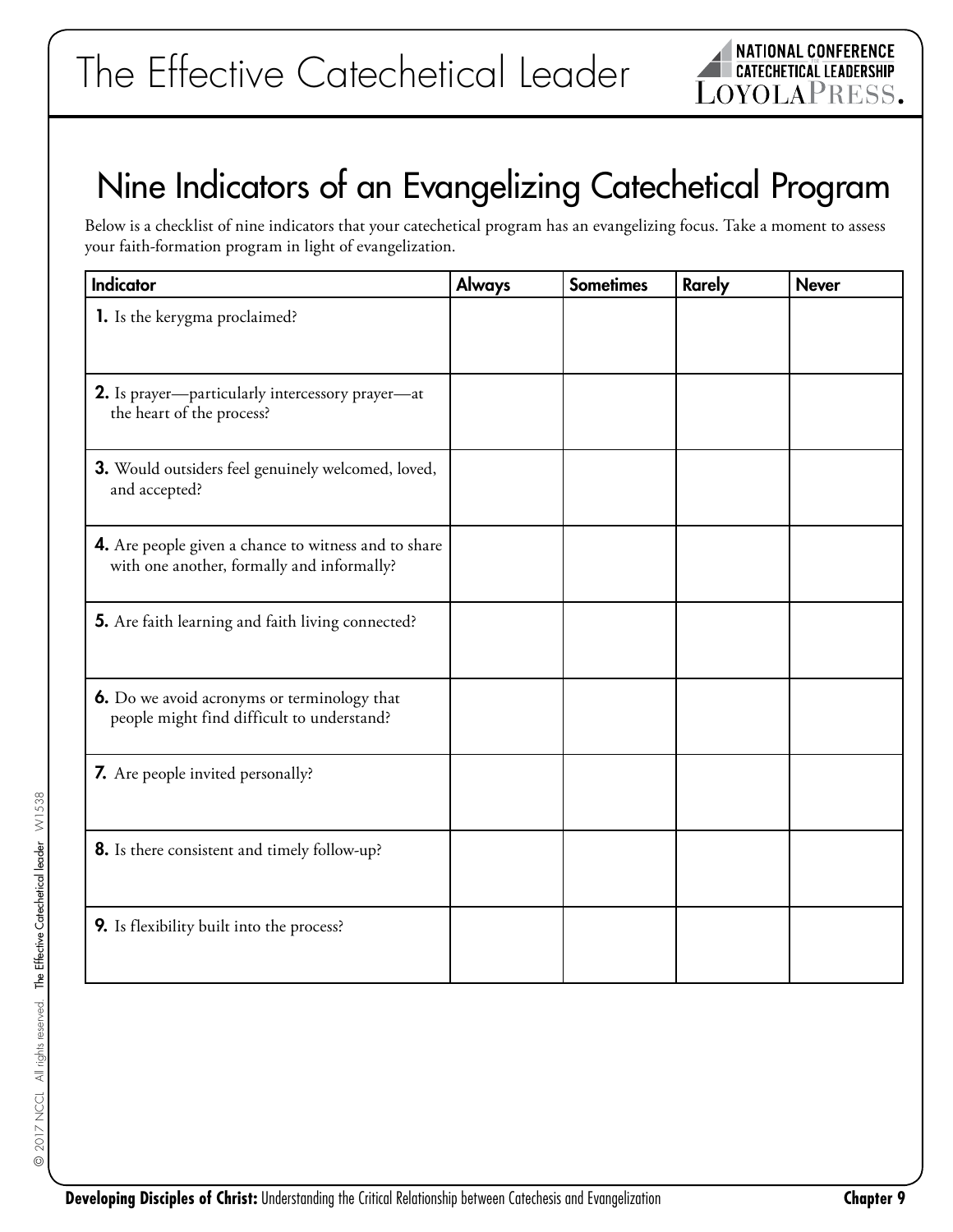# Key Church Documents on Evangelization and Catechesis

Over time, you'll want to get to know the following key catechetical documents, which will guide and assist you in your ministry. As you get to know each one, jot down a few thoughts about it. Summarize its focus, and note how it can best serve your ministry.

| <b>Document</b>                                                        | Summary of focus or content | How can this resource best serve me in<br>catechetical leadership? |
|------------------------------------------------------------------------|-----------------------------|--------------------------------------------------------------------|
| The Catechism of the Catholic Church<br>(CCC)                          |                             |                                                                    |
| The Compendium of the Catechism of<br>the Catholic Church              |                             |                                                                    |
| The General Directory for Catechesis<br>(GDC)                          |                             |                                                                    |
| The National Directory for Catechesis<br>(NDC)                         |                             |                                                                    |
| Catechesi Tradendae (On Catechesis in<br>Our Time) (CT)                |                             |                                                                    |
| Evangelii Nuntiandi (On<br>Evangelization in the Modern World)<br>(EN) |                             |                                                                    |